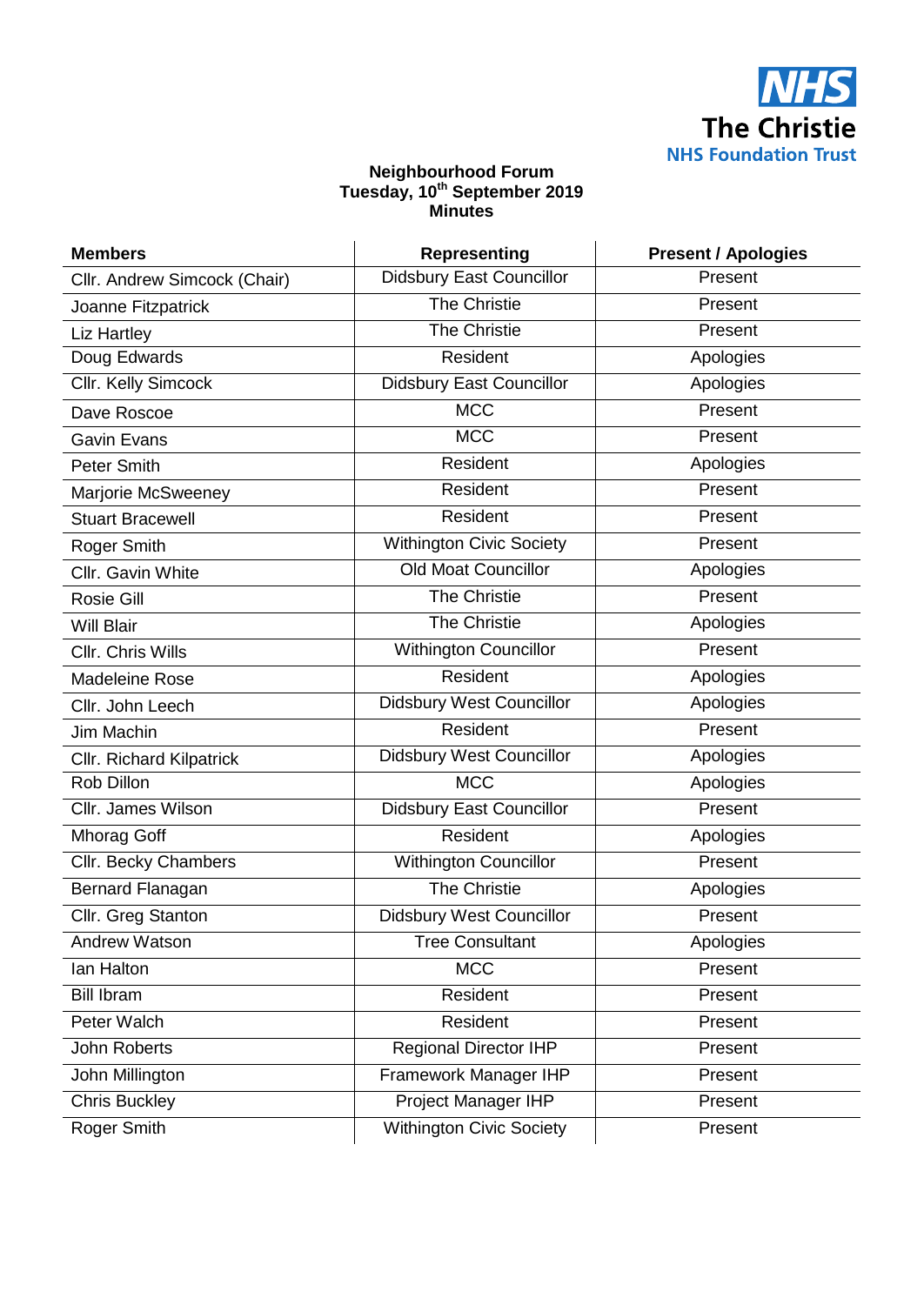|        |                                                                                                                                                                                                                                                                                                                                                                                                                                                                                                                                                                                                                                                                                                                                          | <b>Action</b> |
|--------|------------------------------------------------------------------------------------------------------------------------------------------------------------------------------------------------------------------------------------------------------------------------------------------------------------------------------------------------------------------------------------------------------------------------------------------------------------------------------------------------------------------------------------------------------------------------------------------------------------------------------------------------------------------------------------------------------------------------------------------|---------------|
| 1.     | <b>Standard Business</b>                                                                                                                                                                                                                                                                                                                                                                                                                                                                                                                                                                                                                                                                                                                 |               |
| 1a.    | <b>Chair's Welcome and Introductions</b>                                                                                                                                                                                                                                                                                                                                                                                                                                                                                                                                                                                                                                                                                                 |               |
|        | AS welcomed Ian Halton, Head of the Design Service from MCC and Bill Ibram a<br>resident of Rathen Road to the meeting.                                                                                                                                                                                                                                                                                                                                                                                                                                                                                                                                                                                                                  |               |
|        | Introductions were made around the table.                                                                                                                                                                                                                                                                                                                                                                                                                                                                                                                                                                                                                                                                                                |               |
| $1b$ . | <b>Apologies for absence</b>                                                                                                                                                                                                                                                                                                                                                                                                                                                                                                                                                                                                                                                                                                             |               |
|        | Noted above.                                                                                                                                                                                                                                                                                                                                                                                                                                                                                                                                                                                                                                                                                                                             |               |
| 1c.    | Minutes of the last meeting held on Tuesday, 18 <sup>th</sup> June 2019                                                                                                                                                                                                                                                                                                                                                                                                                                                                                                                                                                                                                                                                  |               |
|        | Minutes and actions of the last meeting agreed that with the amendments they were a<br>correct record - Completed.<br>Agenda Item 5: Discussion followed about the use of individual names in the minutes.                                                                                                                                                                                                                                                                                                                                                                                                                                                                                                                               |               |
|        | AS agreed to change the name to; "a local resident's proposal" - Completed.                                                                                                                                                                                                                                                                                                                                                                                                                                                                                                                                                                                                                                                              | AS            |
| 1d.    | <b>Matters arising</b>                                                                                                                                                                                                                                                                                                                                                                                                                                                                                                                                                                                                                                                                                                                   |               |
|        | The CPZ extension which was on the agenda for the City Council Executive<br>Committee on Wednesday, 24 <sup>th</sup> July 2019 has been approved.                                                                                                                                                                                                                                                                                                                                                                                                                                                                                                                                                                                        |               |
| 2.     | <b>Expansion of the Controlled Parking Zone</b>                                                                                                                                                                                                                                                                                                                                                                                                                                                                                                                                                                                                                                                                                          |               |
|        | Ian Halton thanked The Christie for providing the funds to deliver this opportunity and<br>updated that MCC's approvals are quite rigorous; therefore, work will not commence<br>immediately. Work could take up to 22 months to complete which would include<br>consultation with the residents. There is an outline design and based on feedback<br>from this a final detailed design will be provided followed by a statutory consultation.<br>This takes 50% of the time to deliver the scheme. The delivery process could be<br>shortened if we didn't go to the 1 <sup>st</sup> stage consultation.                                                                                                                                |               |
|        | A discussion took place with local ward councillors and residents to speed up the<br>process. Ian Halton agreed to go back to MCC and explain what the views were to<br>take a steer and obtain approval. The proposal will be to outline ideas on a plan and a<br>forum will be arranged with the 12 ward members that will go out to the 2 <sup>nd</sup> Phase of<br>the Consultation which will fast track the process by about 10 weeks. The existing<br>scheme will be reviewed and the intention was to run them at the same time. The<br>consultation was suggested to get underway in about 2 months' time due to the outline<br>design. The level of objection at the statutory legal process could delay this.                 |               |
|        | <b>Action:</b> AS to liaise with Ian Halton to organise a Meeting of Councillors.<br>Post Meeting Note: Date arranged for 26 <sup>th</sup> November 2019.                                                                                                                                                                                                                                                                                                                                                                                                                                                                                                                                                                                | AS            |
| 3.     | <b>Tree Planting Strategy update - timescales</b>                                                                                                                                                                                                                                                                                                                                                                                                                                                                                                                                                                                                                                                                                        |               |
|        | Liz Hartley advised that the presentation from Andrew Watson, Tree Consultant from<br>OPEN at the meeting on 18 <sup>th</sup> June 2019 is still available on The Christie Website. The<br>ideal planting season is November to March. There have been discussions with NHS<br>Forestry which supply one tree for every new member of NHS staff as part of the<br>Legend Project in the community, and how this will work to help to get more green<br>space around the area and the types of species etc. More details will be available in<br>the next month. The Christie will work with OPEN and NHS Forestry to maximise this<br>opportunity. DR stated that there are significant costs involved in tree planting in a<br>footway. |               |
|        |                                                                                                                                                                                                                                                                                                                                                                                                                                                                                                                                                                                                                                                                                                                                          | LН            |